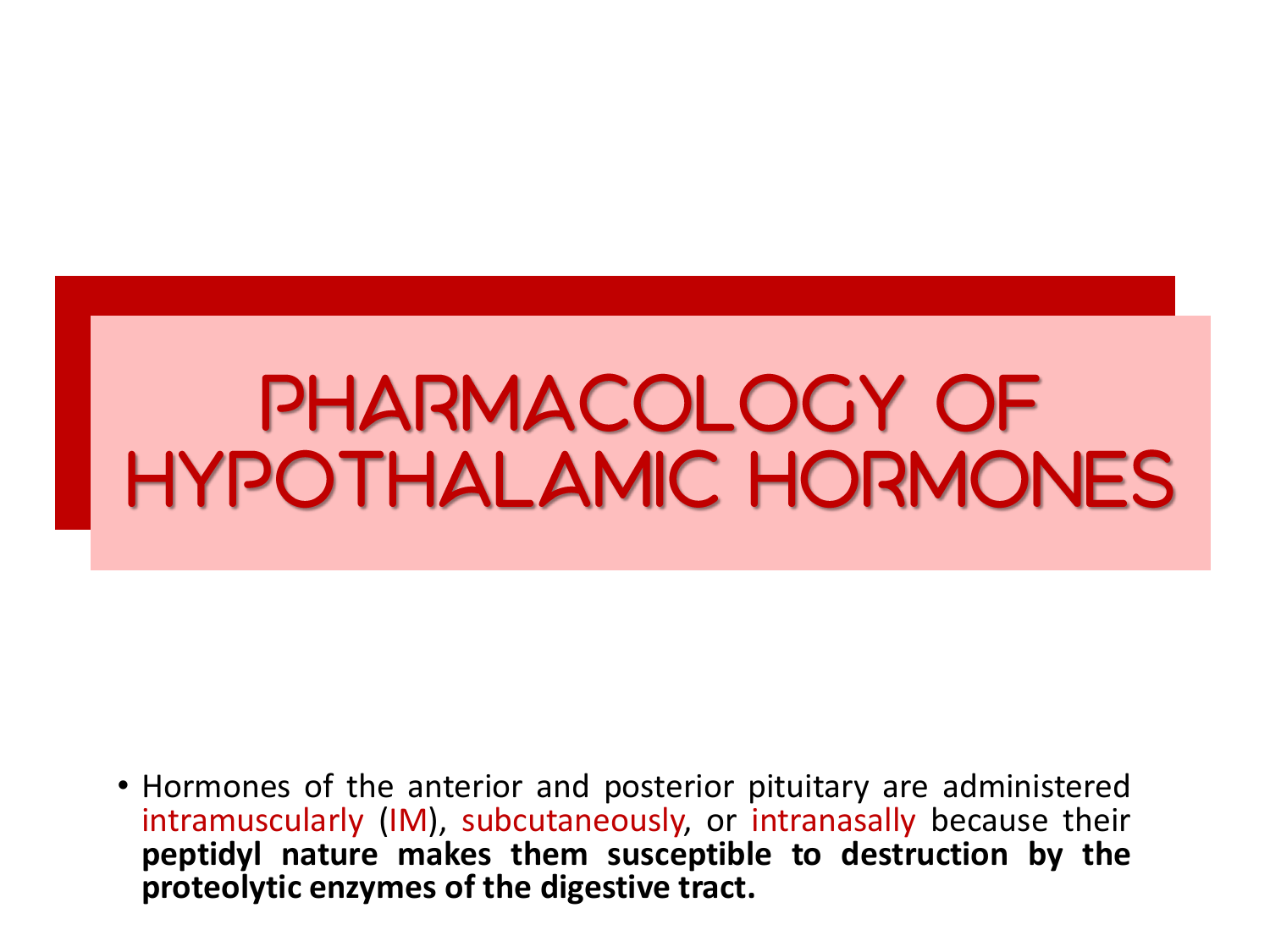| <b>ACTH</b><br>$\checkmark$ CRH<br>$\checkmark$ Corticotropin<br>$\checkmark$ Cosyntropin                                                                                                                                                                                             | <b>GH</b><br>Somatropin                                                                                                                                                                          | <b>CHIH</b><br>Somatostatin<br>$\checkmark$<br>$\checkmark$ Octreotide<br>$\checkmark$ Lanreotide<br>$\checkmark$ Pegvisomant | <b>CNRH</b><br>Leuprolide<br>$\checkmark$<br>$\checkmark$ Goserelin<br><b>Nafarelin</b><br>$\checkmark$<br><b>Histrelin</b><br>$\checkmark$ |
|---------------------------------------------------------------------------------------------------------------------------------------------------------------------------------------------------------------------------------------------------------------------------------------|--------------------------------------------------------------------------------------------------------------------------------------------------------------------------------------------------|-------------------------------------------------------------------------------------------------------------------------------|---------------------------------------------------------------------------------------------------------------------------------------------|
| <b>GONADOTROPINS</b><br>$\checkmark$ Menotropins =<br><b>HMG</b><br>- Both LH & FSH<br>$\checkmark$ Urofollitropin<br>- FSH<br>$\checkmark$ Follitropin alfa &<br>beta<br>- FSH product<br>$\times$ HCG<br>- Identical to LH<br>Choriogonadotro<br>pin alfa<br><b>Identical to LH</b> | <b>PROLACTIN</b><br>Metoclopramide<br>$\checkmark$<br>- Dopamine antagonist<br>Risperidone<br>- D ant + antipsychotic<br><b>Bromocriptine</b><br>- D2-R agonist<br>Cabergoline<br>- D2-R agonist | <b>VASOPRESSIN</b><br>& Desmopressin                                                                                          | <b>OXYTOCIN</b>                                                                                                                             |

.

H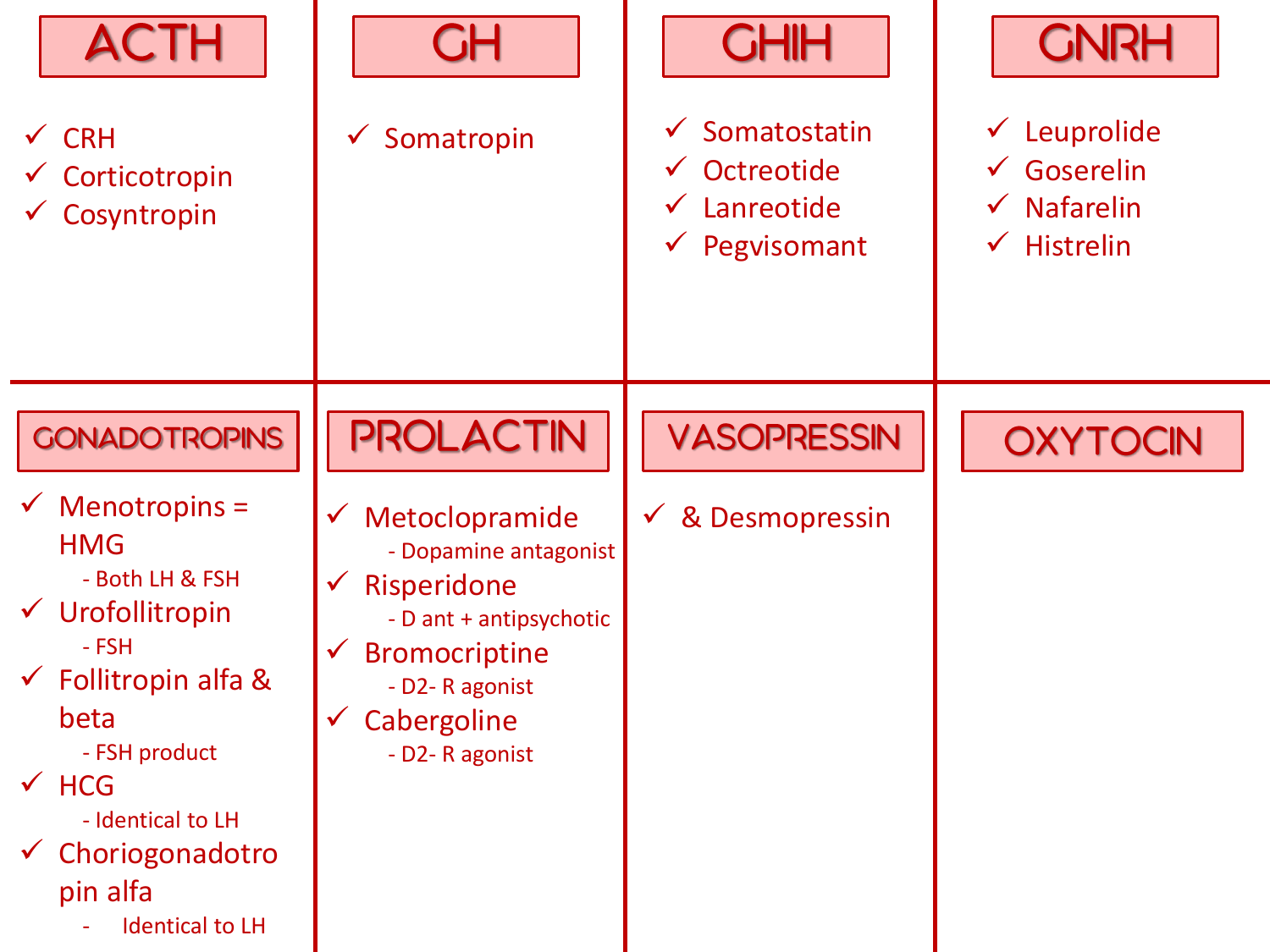#### **ACTH**

- CRH is used diagnostically to differentiate between Cushing syndrome and ectopic ACTH-producing cells.
- ACTH release: highest conc @ early morning & lowest @ late evening.
- **Stress** *stimulates* its secretion;; **Cortisol** acting via *negative feedback suppresses* its release
- **MOA:**
	- **ACTH binds to receptors on the surface** of the adrenal cortex, thereby activating GPCR -> rate-limiting step (cholesterol to pregnenolone)
	- This pathway ends with the synthesis and release of the adrenocorticosteroids and the adrenal androgens.
- **Therapeutic uses**:
	- The availability of synthetic adrenocorticosteroids with specific properties has limited the use of **CORTICOTROPIN** mainly to serving as a **diagnostic tool for differentiating between primary adrenal** insufficiency (Addison disease, associated with adrenal atrophy) and secondary adrenal insufficiency (caused by the inadequate secretion of ACTH by the pituitary).
	- Therapeutic *corticotropin* preparations are extracts from:
		- the anterior pituitaries of domestic animals
		- synthetic human ACTH.
	- **COSYNTROPIN** is preferred for the diagnosis of adrenal insufficiency.
	- ACTH is also used in the treatment of **infantile spasm** (West syndrome).
- **Adverse effects:**
	- Short-term use of ACTH for *diagnostic* purposes is usually well tolerated.
	- With longer use, toxicities are similar to those of glucocorticoids and include: hypertension, peripheral oedema, hypokalaemia, emotional disturbances, and increased risk of infection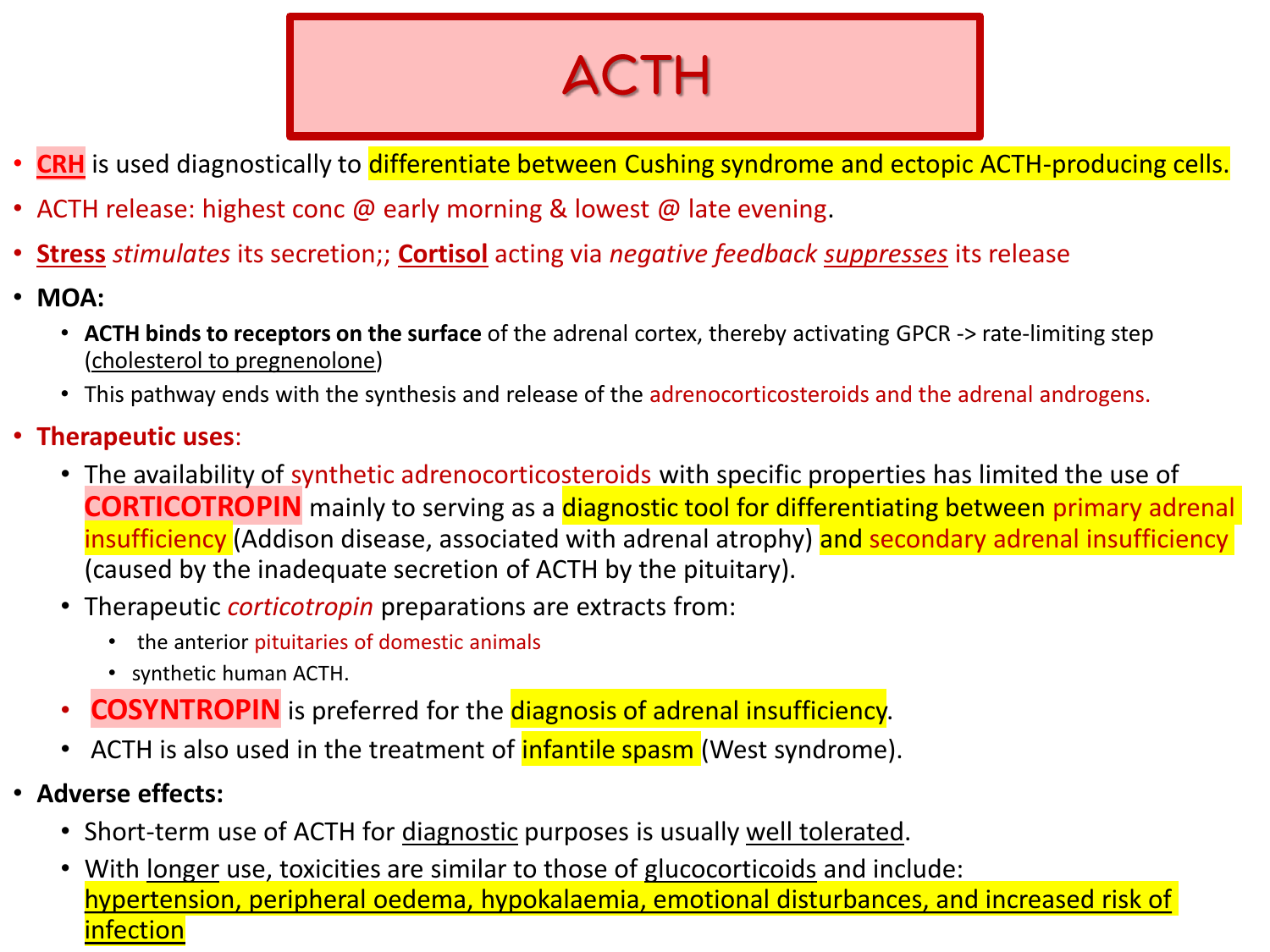### **GROWTH HORMONE**

- **Synthetic human GH (SOMATROPIN)** is produced using recombinant DNA technology.
- In **acromegaly** IGF-1 levels are consistently high, reflecting elevated GH.
- **Therapeutic uses:**
	- **Somatropin** is used in the treatment of GH deficiency or growth failure in children.
	- GH administered to adults increases lean body mass, bone density, and skin thickness, whereas adipose tissue is decreased.
	- Many consider GH an **"antiaging**" hormone. This has led to off-label use of GH by older individuals and by athletes seeking to enhance performance.
	- **Somatropin** is administered by **subcutaneous or IM injection**.  $T_{1/2}$ = short (approximately 25 minutes), it induces the release of IGF-1 from the liver, which is responsible for subsequent GH-like actions.
- **Adverse effects:**
	- pain at the injection site, oedema, arthralgias, myalgias, flu-like symptoms, and an increased risk of diabetes.
	- Somatropin should **NOT** be used in paediatric patients with closed epiphyses, patients with diabetic retinopathy.

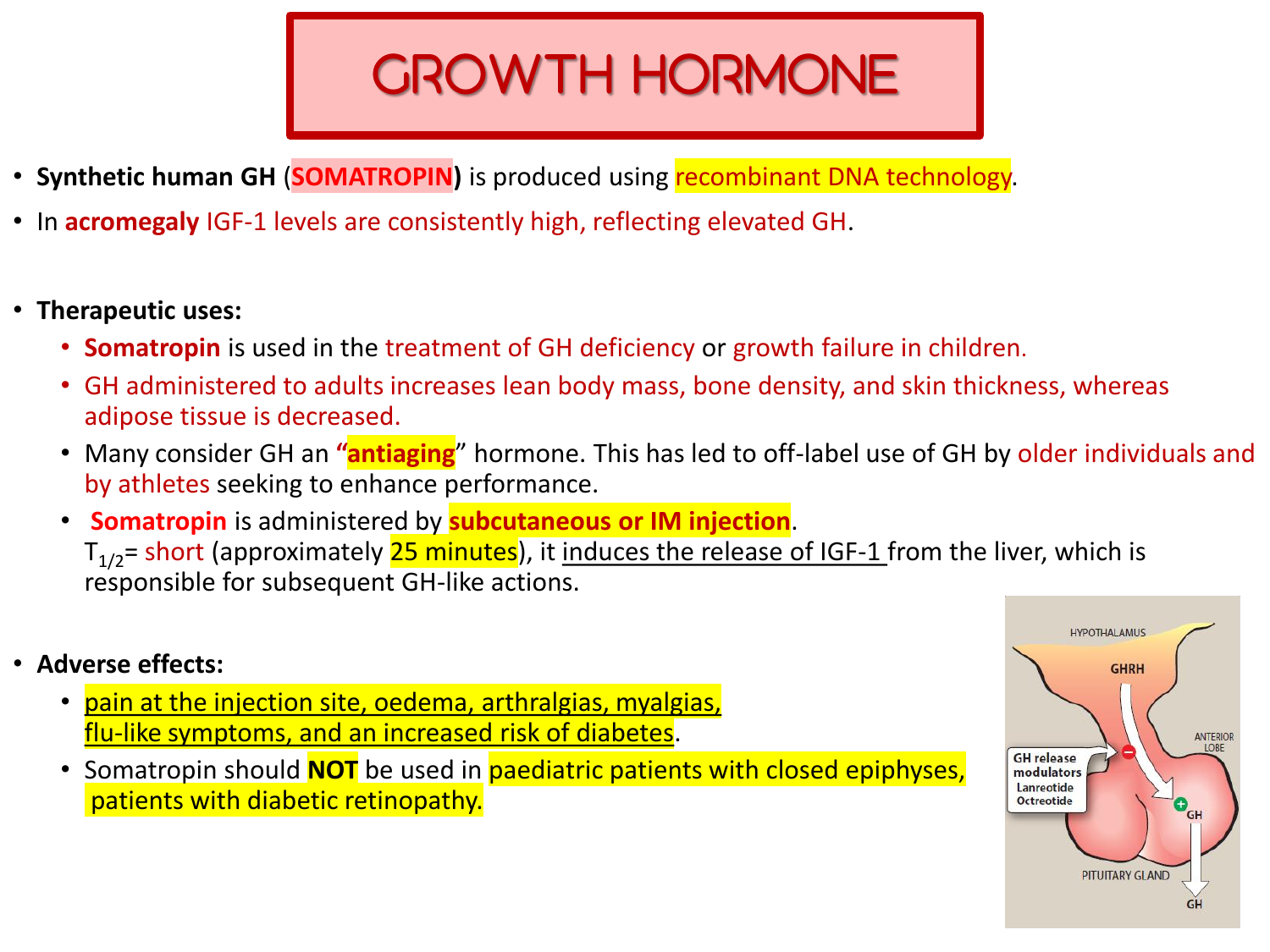# SOMATOSTATIN (GHIH)

- In the pituitary, **SOMATOSTATIN** binds to receptors that suppress GH and TSH release; ALSO **insulin**, **glucagon**, and **gastrin**.
- Originally isolated from the hypothalamus, also found in neurons throughout the body as well as in the intestine, stomach, and pancreas.
- **OCTREOTIDE** and **LANREOTIDE** are synthetic analogues of somatostatin.
	- **Their half-lives are longer than that of the natural compound**, and **depot** formulations are available, allowing for administration **once every 4 weeks**.
	- They have found use in the treatment of acromegaly.
- An IV infusion of **OCTREOTID***E* is also used for the treatment of **bleeding oesophageal varices**.
	- Adverse effects: include diarrhoea, abdominal pain, flatulence and nausea.
	- Gallbladder emptying is delayed, and asymptomatic cholesterol gallstones can occur with long-term treatment.
- **Acromegaly** that is refractory to other modes of therapy may be treated with **PEGVISOMANT***,* a GH receptor antagonist.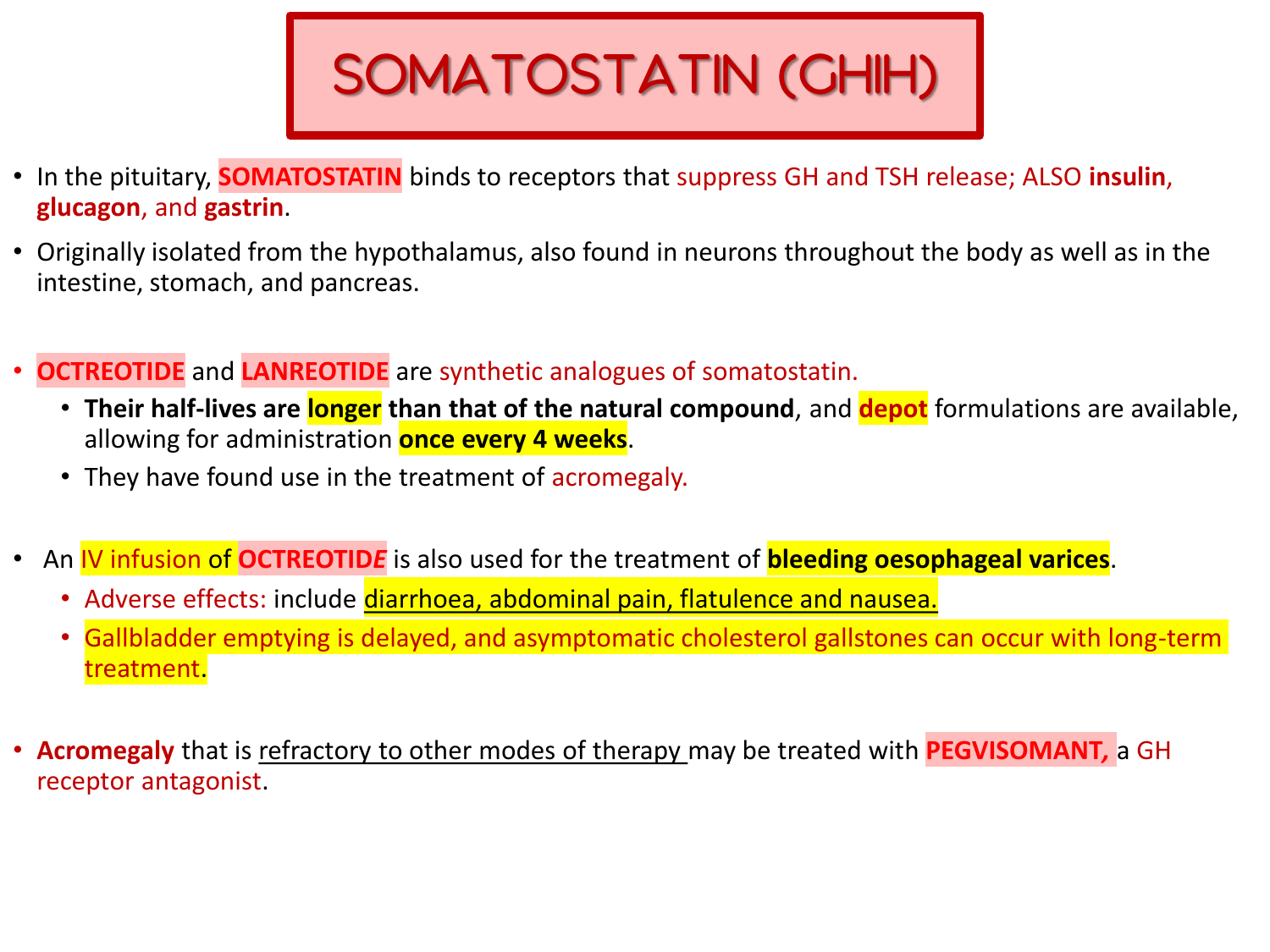#### **GNRH**

- continuous administration of GnRH inhibits gonadotropin release through down-regulation of the GnRH receptors on the pituitary.
- Continuous administration of synthetic GnRH analogues, such as **LEUPROLIDE, GOSERELIN, NAFARELIN,** and **HISTRELIN**, is effective in suppressing production of the gonadotropins.
- Several of these agents are available as *implantable formulations* that provide convenient continuous delivery of the drug. Suppression of gonadotropins→reduced production of androgens and oestrogens.
- effective in the treatment of prostate cancer, endometriosis, and precocious puberty.
- **AE**:
	- In women, may cause hot flushes and sweating, as well as diminished libido, depression, and ovarian cysts.
	- In men, they **initially cause a rise in testosterone** that can result in **bone pain**.
	- Hot flushes, oedema, gynecomastia, and diminished libido may also occur.
- **Contraindicated:**
	- In pregnancy and breast-feeding.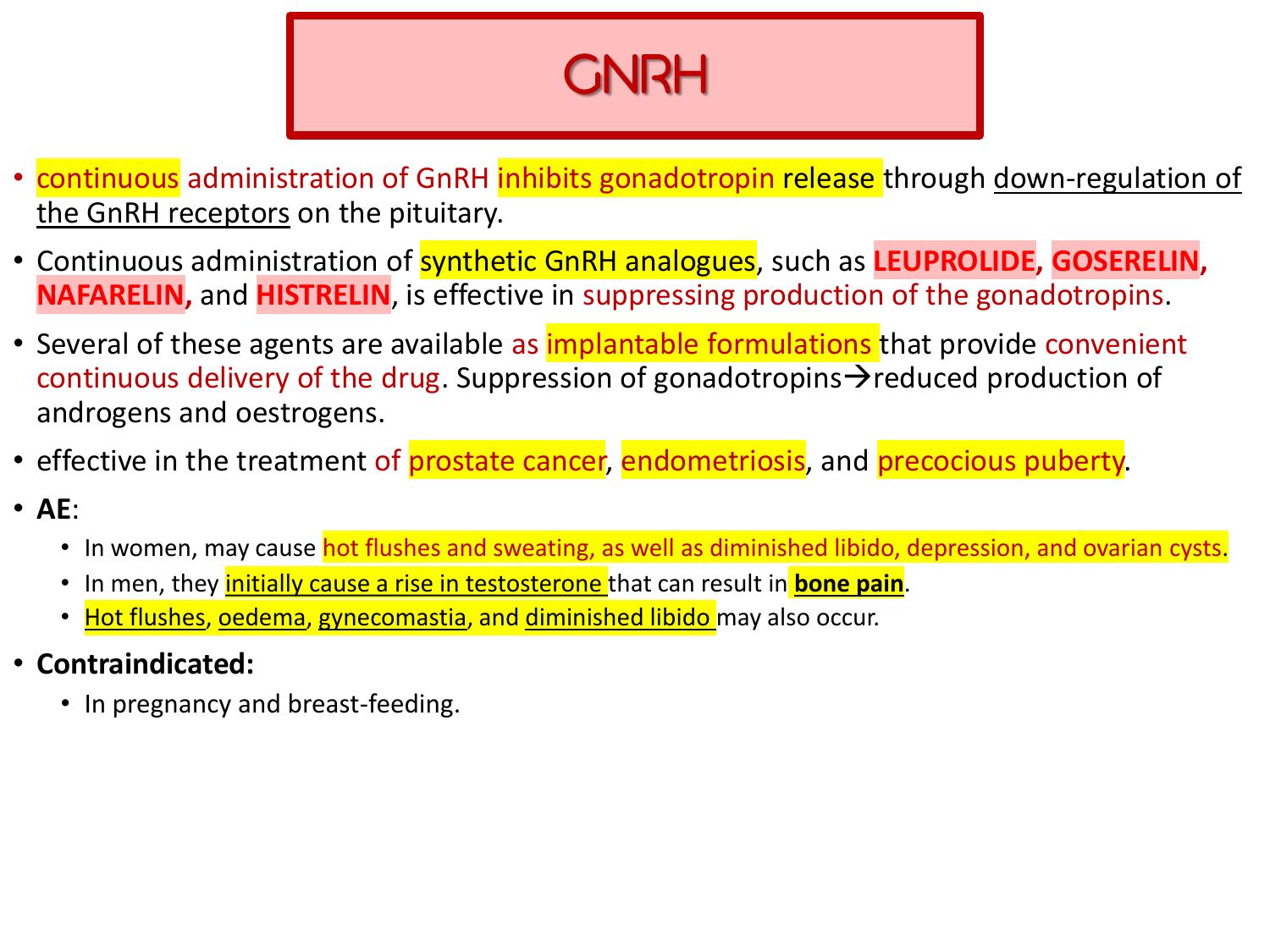#### **GONADOTROPINS**

- **treatment of infertility.**
- **MENOTROPINS** *(also known as human menopausal gonadotropins or hMG) are* obtained from the urine of postmenopausal women and contain both FSH and LH.
- **UROFOLLITROPIN** is **FSH** obtained from postmenopausal women and is devoid of LH.
- **FOLLITROPIN alfa** *and* **FOLLITROPIN beta** are human FSH products manufactured using recombinant DNA technology.
- **HUMAN CHORIONIC GONADOTROPIN (HCG)** *is a placental hormone* that is excreted in the urine of pregnant women.
- The effects of *hCG* and **choriogonadotropin** *alfa (made* using recombinant DNA technology) are essentially identical to those of LH.
- All: **IM** or **subcutaneous** route.
- Injection of *hMG or FSH products over a period of 5 to 12 days* causes → ovarian follicular growth and maturation, and with subsequent injection of *hCG*→*ovulation occurs.*
- **Adverse effects:** *ovarian* enlargement and possible **ovarian hyperstimulation syndrome**, which may be life threatening.
- Multiple births are not uncommon.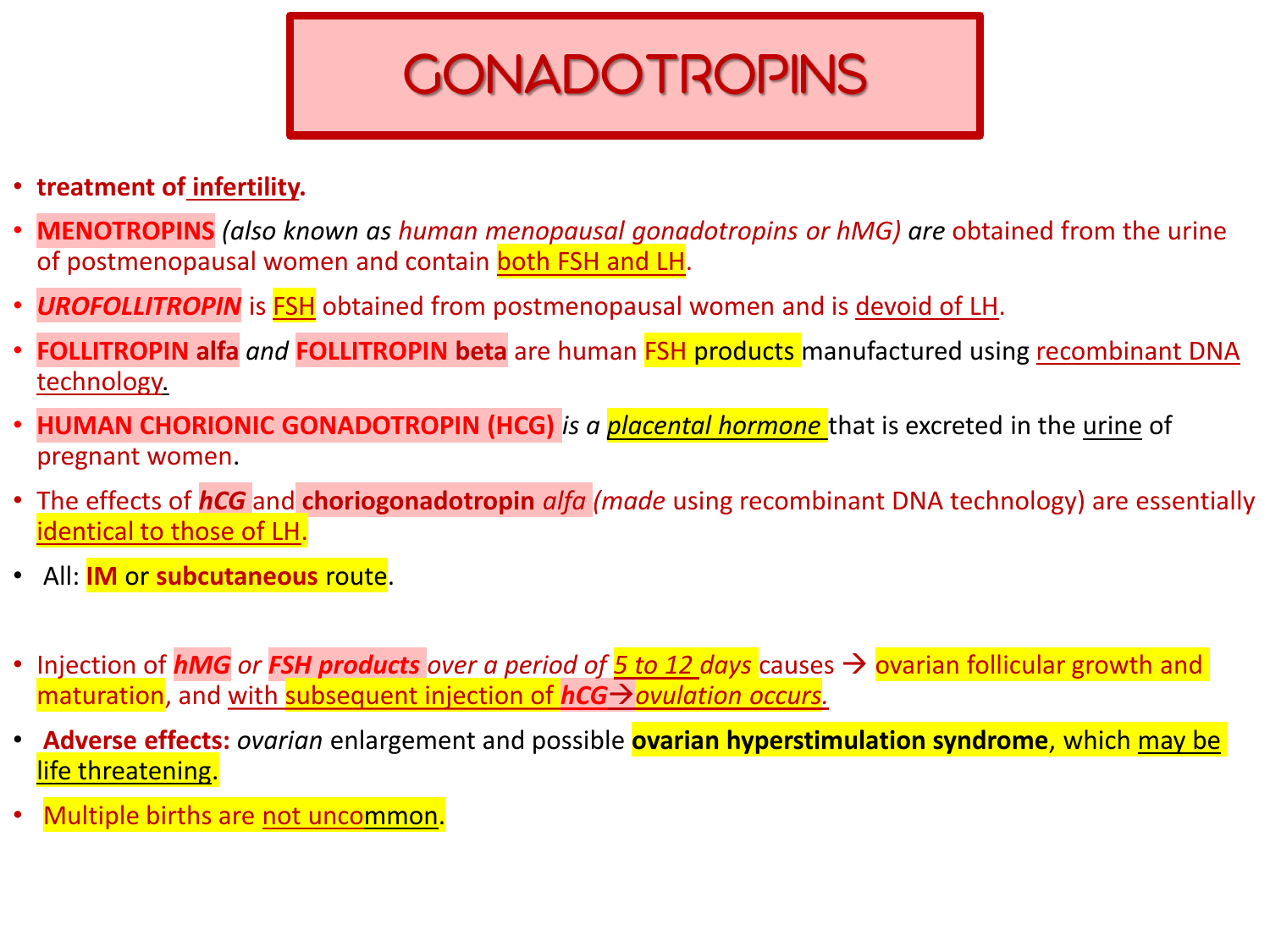#### **PROLACTIN**

- Drugs that act as **DOPAMINE ANTAGONISTS** (for example, **METOCLOPRAMIDE** *and* antipsychotics such as **RISPERIDONE***)* can **increase** the secretion of prolactin.
- Treatment of:
	- **Hyperprolactinaemia**→ **D2 RECEPTOR AGONISTS**, such as **BROMOCRIPTINE** and **CABERGOLINE***.*
	- **pituitary microadenomas**→ **BROMOCRIPTINE** and **CABERGOLINE**
	- **type 2 diabetes** → **BROMOCRIPTINE**
- adverse effects: nausea, headache and, sometimes, psychiatric problems.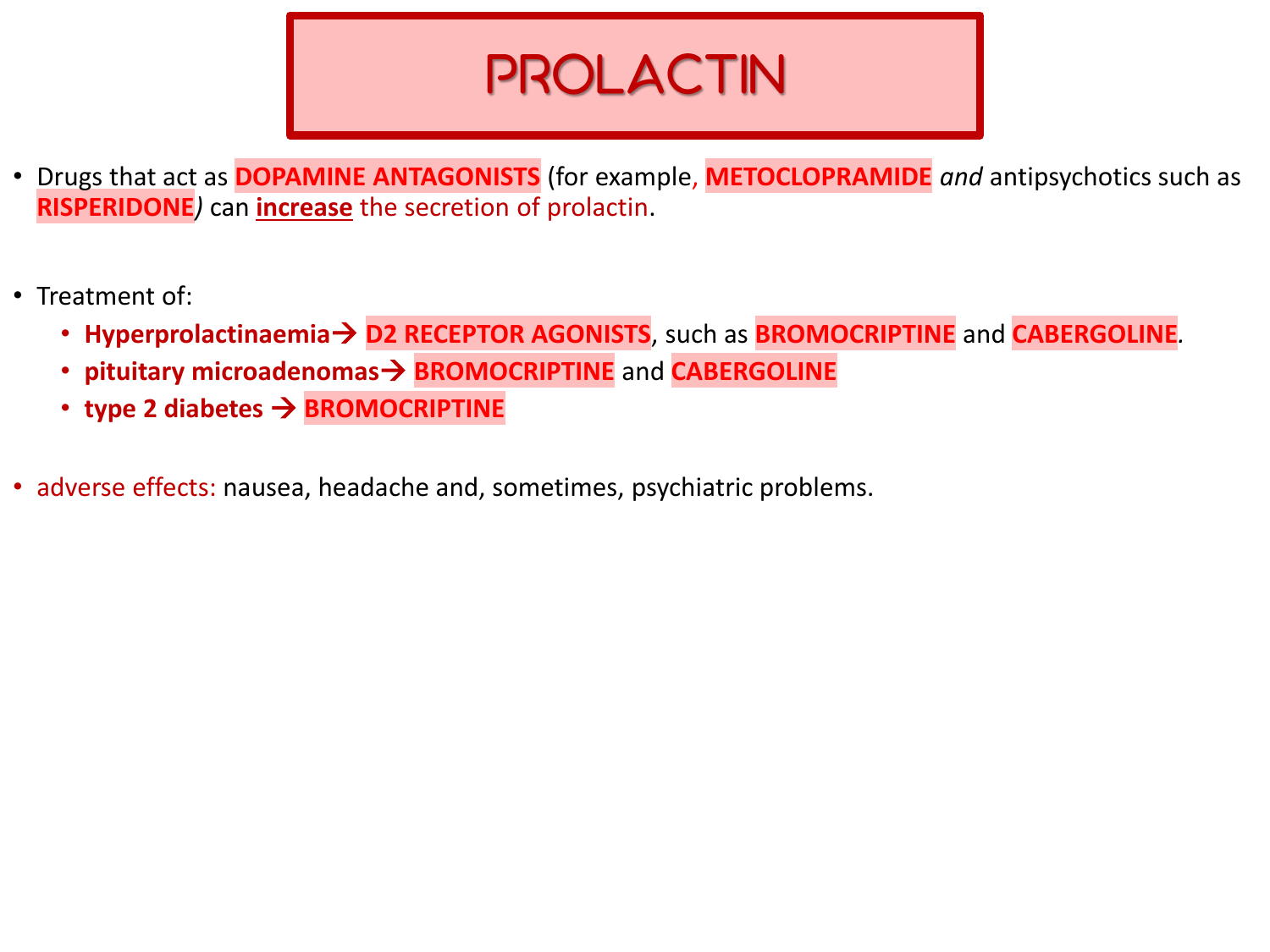**hormones of the posterior pituitary: both administered IV & have v short t<sub>1/2</sub>** 



- **Oxytocin** *is used in obstetrics to stimulate uterine* contraction and induce labor.
- *Oxytocin also causes milk ejection* by contracting the myoepithelial cells around the mammary alveoli.
- Although toxicities are uncommon when the drug is used properly, hypertension, uterine rupture, water retention, and foetal death have been reported.
- Its antidiuretic and pressor activities are much less pronounced than those of vasopressin*.*